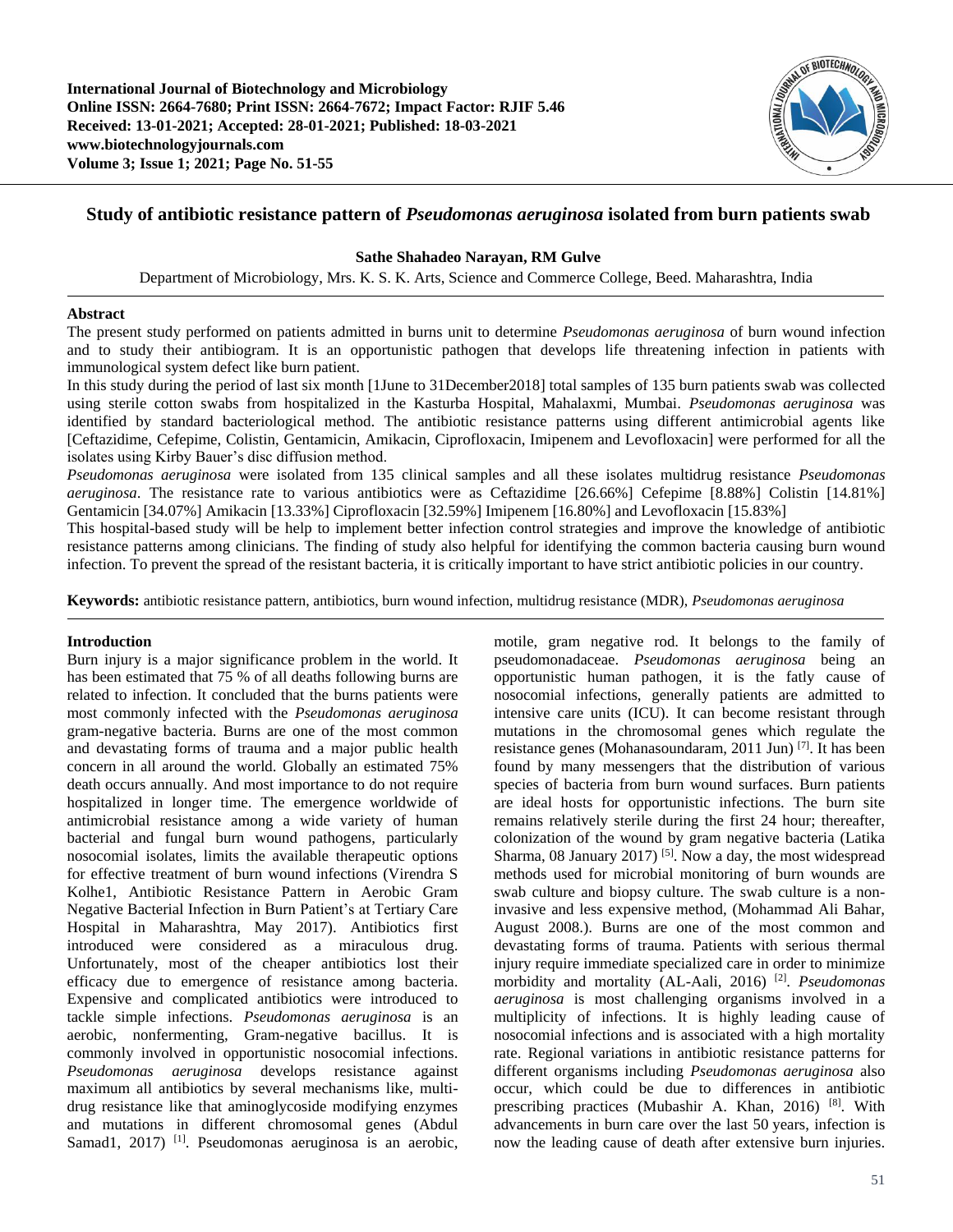Multiple studies over the last decade have shown that 42%– 65% of deaths in burn victims are attributable to infection (Anne M. Lachiewicz, 15 December 2020)  $^{[3]}$ . The 100% of the isolates were resistant to Tobramycin and 94.10% were resistance to Cefoperazone and Meropenem followed by Amikacin a Gentamicin 47.10% whereas the organisms was resistant to Ciprofloxacin 35.30%. And they noted the *Pseudomonas aeruginosa* was Multidrug resistance (MDRPa) (S Upadhaya\*1, October 2015.) [11] This organism is highly pathogenic due to its ability to produce a variety of toxins and proteases. Genus Pseudomonas consists of more than 140 species including *Pseudomonas aeruginosa* primary human pathogen in genus Pseudomonas. The strains are regularly sensitive to cephalosporins, carbenicillin, colistin, gentamicin, polymyxin, quinolones, and streptomycin; but a degree of cross-resistance among these agents has been reported. There to public health globally due to the limited treatment options (Rugira Trojan, d19September2016) [10]. Injuries and deaths due to burn are a global concern with regards to public health, accounting for an estimated 265,000 deaths annually. The majority of these occur in low- and middle-income countries and almost half occur in the WHO South-East Asia Region. Approximately, 75% of deaths occur primarily. But India, in the year 2013, a total of 22,177 (5.9%) deaths and 2391 injuries occurred as a result of some form of accidents due to fire. Fire accidents constituted 5.5% of the un-natural causes of accidental deaths, of which 65.7% of those killed were females who out-numbered males (34.3%).The most common causes of work-related burns are contacted with chemicals or hot liquids, followed by electricity and then molten or hot metals. The organisms responsible for infections in patients with severe burns may be endogenous or exogenous and include bacteria, fungus, and viruses which can change over time in the individual patient (Sayoni Datta1, August 2016) [12]. In the recent years, *Pseudomonas aeruginosa* has over taken *Staphylococcus aureus* in causing wound infections. In the past three years, some of the Indian studies shown *Pseudomonas aeruginosa* as the most predominant isolate from wound infections (Babu, 2018)  $[4]$ . The organisms are mainly derived from the patient's gastro intestinal and upper respiratory tracts as well as from the hospital environment (T. Sabetha1, Study on Bacterial Flora of Burn Wound Infection: A Need for Microbiological Surveillance in Burn Units, Number 2017). *Pseudomonas aeruginosa* is one of the leading causes of hospital-acquired as well as community-acquired Infections. *Pseudomonas aeruginosa* continues cause complications in hospital-acquired infections. Penicillin when first discovered and used for the treatment was a magic drug. A single injection of penicillin could cure a life-threatening infection. Unfortunately, with time due to malpractices of natural causes, most of the cheaper antibiotics have lost their efficacy, and more expensive and complicated antibiotics were introduced and marketed to combat simple infection (Vikas Chandra Yadav1,: October 17, 2016) [16]. Methicillinresistant Staphylococcus aureus (MRSA), vancomycinresistant enterococci, extended spectrum beta- lactamases (ESBL) and metallo betalactamases (MBL) producing Gramnegative bacteria have been emerging as serious challenges in hospitalized patients. These organisms can be transmitted easily from one patient to another. Thus, the burn units are

common places where explosive and prolonged outbreaks of infections caused by resistant organisms occur (Vimal S. Rathod1, March 2017). Burn injury is a major problem in many parts of the world. The emergence worldwide of antimicrobial resistance among a wide variety of human bacterial and fungal burn wound pathogens, particularly nosocomial isolates, limits the available therapeutic options for effective treatment of burn wound infections (Virendra S Kolhe1, Antibiotic Resistance Pattern in Aerobic Gram Negative Bacterial Infection in Burn Patient's at Tertiary Care Hospital in Maharashtra, May 2017). It has been implicated in various nosocomial infections e.g., pneumonia, urinary tract infection, skin and soft tissue infections, in severe burns and wound infections. *Pseudomonas aeruginosa* is relatively resistant to many antibiotics. The rate of antibiotic resistance *Pseudomonas aeruginosa* is increasing in many parts of the world, in particular to β-lactams, aminoglycosides, and fluoroquinolones. Its general resistance is due to a combination of factors. It is resistant to antimicrobial agents, due to low permeability of its cell wall. It has the genetic capacity to express a wide range of resistance mechanisms. It can become resistant through mutations in the chromosomal genes which regulate the resistance genes (Yasser Mahmoud Alkeshan 1, Apr. 2016)  $[20]$ . The rapid increase of drug resistance in clinical isolates of this opportunistic pathogen has been of worldwide concerns. It is also the most common gram-negative bacteria found in nosocomial infections. Many *Pseudomonas aeruginosa* infections occur after patients have been hospitalized. Several factors that account for the success of *Pseudomonas aeruginosa* are as follows it can utilize a wide range of nutrients (Zeynab Golshania\*, Oct 2012)<sup>[21]</sup>.

The present study was undertaken in the Department of Microbiology. In order to determine aerobic bacterial isolates from burn wound swabs in hospital setting and describe their resistance patterns. The aim of study characterizes the pathogenic bacteria from pus samples and to determine their antibiotic susceptibilities. Objective of this study were to find out resistance pattern of *Pseudomonas aeruginosa* from burn patient swabs.

### **Materials and Methods**

From a total 135 swabs was collected and isolates from burn wound. *Pseudomonas aeruginosa* it used Pseudomonas isolation agar base, glycerol for isolation of selective species. The culture was prepared for bacterial isolated and pours on Muller-Hinton agar plate it used different antibiotics like that Colistin, Doxycycline Hydrochloride, Tobramycin, Azithromycin, Amikacin, Meropenem, Cefoperazone/ Sulbactam, Gentamicin, Ciprofloxacin, and Ceftrixone all these made from Himedia Laboratories Mumbai, India. The numerical data obtained from the study were analysed. The obtained data was expressed in percentage of male and female respectively. This study is the last six-month hospitalized burns patients collected the pus swab sample. Isolate, inoculate and performed the antibiotic resistance by using different antibiotics as for the guidelines of clinical and laboratory standard institute and interpret. The total numbers 135 *Pseudomonas aeruginosa* species are isolates from burns patients' swabs in the duration of 01 June 2018 to 31 December 2018. The burn patient swabs are collected and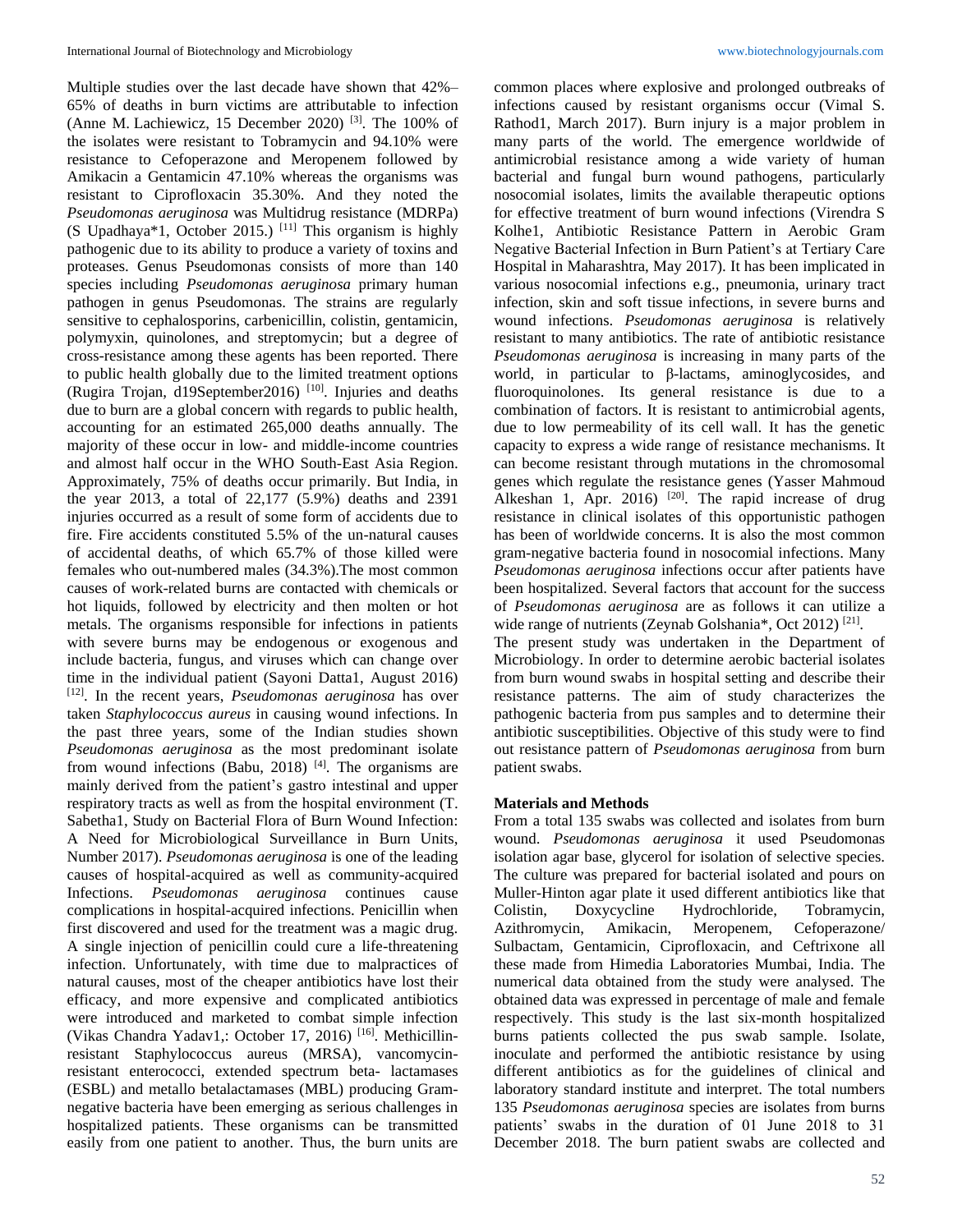done the work in the Microbiology Laboratory. Pus swabs are collected and inoculated on the MacConkey's agar plates as well as selective Pseudomonas agar base media make by Himedia. Bacterial isolations were identified predictable methods. Antibiotic resistance tests were performed using Kirby Bauer's disc diffusion method as per clinical and Laboratory Standard Institute (CLSI) guidelines. The current study was undertaken in the Department of Microbiology Mrs. K. S. K. Arts, Science and Commerce College, Beed. Petri dish containing 20 to 25 ml of Mueller-Hestonagar plates pour with a 24 hours old broth culture of the microbial strains and apply the antibiotic disc on to the seeded plates. After overnight incubation at 37'C the zone of inhibition around the disc was show and related with the standard strains (ATCC *Pseudomonas aeruginosa* 27853) as sanctioned by the CLSI manual. Zone of inhibition was noted in millimetre scale. And the result noted on the basis of the zone inhibition size as related with the standard strain were interpreted resistant.

# **Result**

The highest resistance was recorded the Gentamicin which was 34.07% out of 135 number isolates of *Pseudomonas aeruginosa* and lowest resistance was the noted that the Cefepime 8.88%out of 130 number isolates of *Pseudomonas aeruginosa* and maximum resistance was noted that the Genatmicin (34.07%) followed by Ciprofloxacin (32.59%), Ceftazidime (26.66%), Imipenem (16.80%), Levofloxacin (15.83%), Colistin (14.81%), Amicacin (13.33%), Cefepime (8.88%) it show in details in Table no. 01.

In the Table no. 02 show the details about age group and percentage of pus swabs. And in Table no. 03 show the percentage of burns patients male and female.

**Table 1:** Antimicrobial resistance rate of the *Pseudomonas aeruginosa.*

|                          | Pseudomonas aeruginosa (no.135) |                                      |                    |  |  |  |
|--------------------------|---------------------------------|--------------------------------------|--------------------|--|--|--|
| The antibiotic<br>tested | No. of the isolates<br>tested   | Number of the resistance<br>isolates |                    |  |  |  |
|                          |                                 | <b>Number</b>                        | Percentage $(\% )$ |  |  |  |
| Ceftazidime              | 135                             | 36                                   | 26.66%             |  |  |  |
| Cefepime                 | 130                             | 12                                   | 8.88%              |  |  |  |
| Colistin                 | 133                             | 20                                   | 14.81%             |  |  |  |
| Gentamicin               | 135                             | 46                                   | 34.07%             |  |  |  |
| Amikacin                 | 135                             | 18                                   | 13.33%             |  |  |  |
| Ciprofloxacin            | 135                             | 44                                   | 32.59%             |  |  |  |
| Imipenem                 | 125                             | 21                                   | 16.80%             |  |  |  |
| Levofloxacin             | 120                             | 19                                   | 15.83%             |  |  |  |

**Table 2:** Distribution of *Pseudomonas aeruginosa* isolates from pus swabs 135 according to age group and percentage.

|                          | <b>Specimens</b> | Group of age |  |    |       |       |   |    |     |                                             |    |
|--------------------------|------------------|--------------|--|----|-------|-------|---|----|-----|---------------------------------------------|----|
| Burns Patients pus swabs |                  |              |  |    |       |       |   |    |     | $0 - 15 16 - 30 31 - 45 46 - 60 61$ - above |    |
|                          |                  | 37           |  | 40 |       | 30    |   |    | 15  |                                             | 13 |
| % of pus swabs           |                  | 27.41        |  |    | 29.63 | 22.22 |   |    | -11 | 9.30                                        |    |
|                          | Sex              |              |  |    | F     |       | F | М  | F   | М                                           | F  |
| Male                     | Female           | 13           |  |    |       | 13    |   | 10 |     |                                             | 6  |
| % M                      | % F              |              |  |    |       |       |   |    | 33  | 54                                          | 46 |

**Table 3:** Percentage of burns patients Male and Female.

| <b>Burns Patients</b> |  | Total   Male   Female   Male % | Female % |  |  |
|-----------------------|--|--------------------------------|----------|--|--|
|                       |  |                                |          |  |  |

### **Discussion**

*Pseudomonas aeruginosa* is a gram negative aerobic rod belonging to the bacterial family pseudomonadaceae. The resistance of Pseudomonas species to antibiotics has amplified considerably over the past few years and therefore need to be assessed regularly to have a clear opinion of clinical outcome of different therapeutic options. (Abdul Samad1, 2017) [1] The burn wound infection is one of the frequent and severe complications in patients who have sustained burns. In the Indian study the mortality rate of the burned patients was reported to be 38%. The high rates of resistance to Aminoglycosides antibiotics, including Tobramycin (82%), Amikacin (73%), and Gentamicin (80%). However, increasing Imipenem resistant strains have also been reported. This can be attributed to females being more exposed to household fire while cooking and also suicidal and dowry deaths. This finding of female predominance in burn patients correlated with other studies done in different hospitals in India.(Sayoni Datta1, August 2016) <sup>[12]</sup> The resistance pattern in *Pseudomonas aeruginosa* showed Gentamicin: 51%, Amikacin: 24% and Fluoroquinolone (58%) groups with a statistically significant  $(p<0.05)$  rise in resistance to Ciprofloxacin. They are distributed the patients according to age groups like that  $0 - 15$ , (37)  $16 - 30$ , (40)  $31 - 45$ , (30) 46  $-60$ , (15) 61 – above. The number of Male and Female patients noted that the male 56 and female 79. We were tested for antibiotic resistance pattern by using disk diffusion method as per Clinical and Laboratory Standards Institutes guideline. Maximum antibiotic resistance was noted that the Gentamicin (34.07%) followed by Ciprofloxacin (32.59%), Ceftazidime (26.66%), Imipenem (16.80%), Levofloxacin (15.83%), Colistin (14.81%), Amikacin (13.33%), Cefepime (8.88%). Burn injury is the major significance public health problem worldwide. On the basis number of studies have been conducted that the various locations in India and in the outside of countries. To the determine burns wound infections and consistent of the antimicrobial resistance patterns. *Pseudomonas aeruginosa* isolates 90 to 95% were resistance to Gentamicin, Amikacin and Ciprofloxacin. The 65% of isolates were resistance to Ceftazidime and 23% of isolates resistance to Meropenem. And the *Pseudomonas aeruginosa* 72% of isolates were sensitive to Piperacilli/Tazobactam and 55.8% of isolates were sensitive to Meropenem. It was obtained from burns wound infection found tube multidrug resistant same as on our study 87.41% isolates are multidrug resistance and it was correlated to these studies. The *Pseudomonas aeruginosa* isolates of 41.425 were resistant to Piprracillin, 85.18% of isolates were resistant to Amikasin, 89.22% of isolates were resistant to Gentamicin, 78.81% of isolates were resistant to Ciprofloxacin, 4.54% of isolates were resistant to Impenem and 21.8% of isolates were resistance to Ceftazidimine. The 100% of the isolates were resistant to Tobramycin and 94.10% were resistance to Cefoperazone and Meropenem followed by Amikacin and Gentamicin 47.10% whereas the organisms were resistant to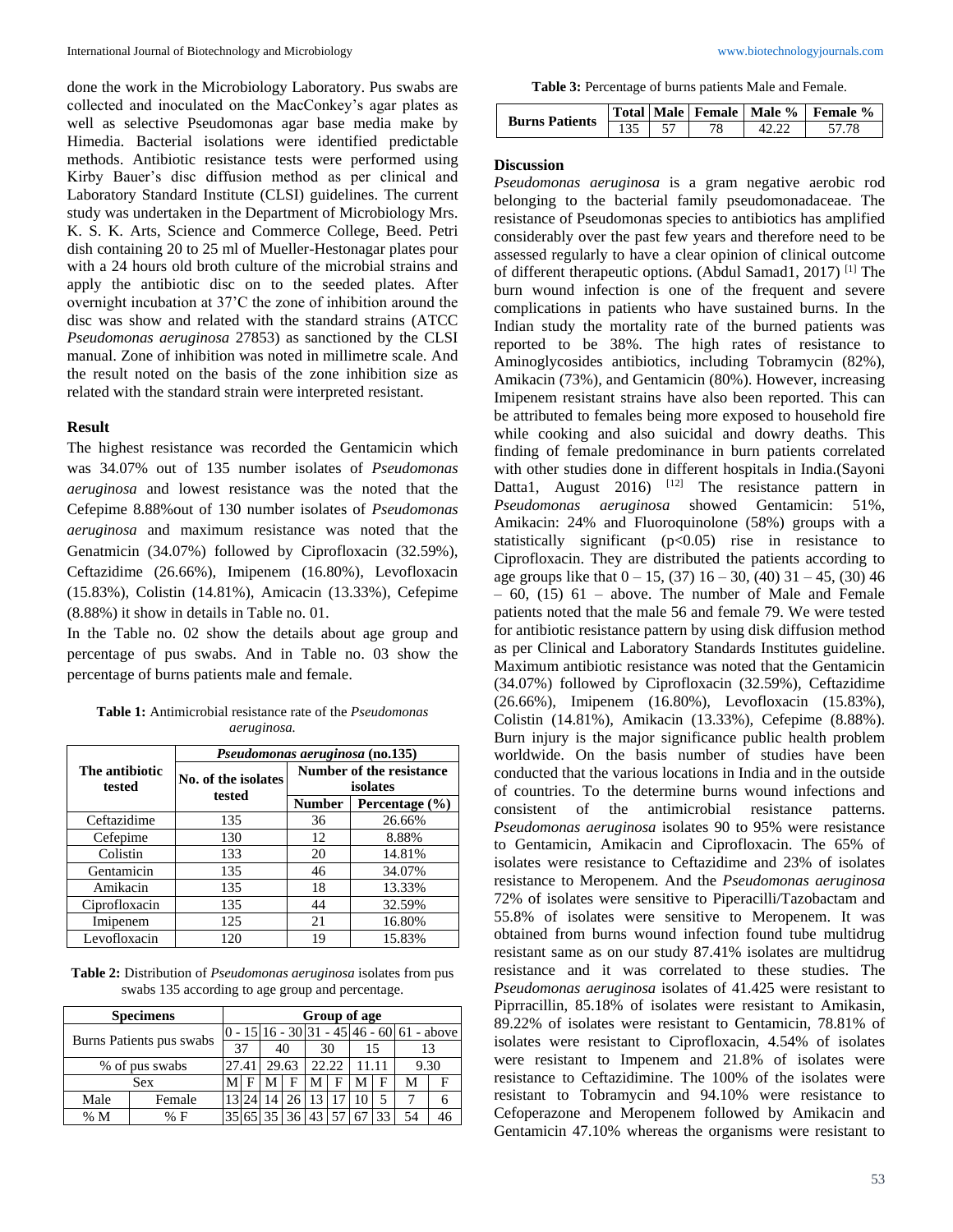Ciprofloxacin 35.30%. And they noted the *Pseudomonas aeruginosa* Multidrug resistance (MDRPa). (S Upadhaya\*1, October 2015.) [11] The *Pseudomonas aeruginosa* was common isolates and it show resistance of 75%. Commonly used of 9.80% of *Pseudomonas aeruginosa*, isolates ware as the resistance to the entire three drugs like that Piperacillin/ tazobactam, Ceftazidimer and Gentamicin whereas the multidrug resistant. And other side it was noted that the 100% sensitive to Imipenem. (Vimal S. Rathod1, March 2017) The isolates of *Pseudomonas aeruginosa* noted that the 22.30% of Ticarcillin was resistance. But the high resistance rate was found in meropenem and ticarcillin in the all hospital. The isolates of *Pseudomonas aeruginosa* 21.2%, in the gentamicin and ciprofloxacin are resistance was 56.8% and 61.3% respectively. The Ceftazidime, Amikacin, Netilmicin, Piperacillin, Meropenem and Piperacillin/tazobactam are resistance to 57%, 56.80%, 61.30%, 50%, 45.40% and 45.40% respectively noted. Out of 204 *Pseudomonas aeruginosa* isolations maximum sensitive Imipenem (81.3%) and the followed by sensitive Piperacillin/tazobactam, Meropenem and Piperacillin are (76.4%), (70.5%) and (67.6%) respectively. The age group of in our study maximum burns patients was the  $16 - 30$ . It was difference to study the other research scholars. In this study noted that the more incidence was happen in female then the male as on seen 57.78% female and 42.22% male are burns. Most of the burn injuries were happening by thermal. According to our knowledge and studies the thermal burns are the maximum common type of burns injury studied (Vimal S. Rathod1, March 2017). It study the maximum resistance 34.07% found in Gentamicin and minimum resistance was noted that the Cefepime 8.88%. It was co-related to the studied by (Sayoni Datta1, August 2016) <sup>[12]</sup>. In our study the age group  $30 - 40$ affected on the mostly burns due to lack of illutricity and fire it was correlated to studied (Sayoni Datta1, August 2016)<sup>[12]</sup>. In this study most of the 135 isolates of Ceftazidime and Cefepime was noted the26.66% and 8.88% respectively resistance. It was correlated to the studied by (T. Sabetha1, Study on Bacterial Flora of Burn Wound Infection: A Need for Microbiological Surveillance in Burn Units, Number 2017). This studied the number of resistance isolates and percentage resistance which are shown in the tabl e No. 1. It was some correlated to the studied by (Virendra S Kolhe1, Antibiotic Resistance Pattern in Aerobic Gram Negative Bacterial Infection in Burn Patient's at Tertiary Care Hospital in Maharashtra, May 2017). The antibiotic resistance pattern performed by Kirby Bauer's disc diffusion method and to use the different drugs which are commonly used. In this study all these noted results are show in the table No. 01(S Upadhaya\*1, October 2015.) [11] The *Pseudomonas aeruginosa* was common isolates and it show resistance of 75%. Commonly used of 9.80% of *Pseudomonas aeruginosa*, isolates ware as the resistance to the entire three drugs like that Piperacillin/ tazobactam, Ceftazidimer and Gentamicin whereas the Multi drug resistant. And other side it was noted that the 100% sensitive to Imipenem. (Vimal S. Rathod1, March 2017). The isolates of *Pseudomonas aeruginosa* noted that the 22.30% of Ticarcillin was resistance and it was lass compared Makkah (56.30%). Highly resistance to tricarcillin (93%) was noted in the study from Turkey. In this study the

*Pseudomonas aeruginosa* resistance to piperacillin 17.30% and compared to other published studied was Riyadh (54%) resistance to piperacillin. Overall the study compared to other hospitals data drug resistance are different found.

## **Conclusion**

From this present study, we conclude that the pseudomonal infection was the most commonly occur in generally burn patient. Among the Cefepime, Amikacin and Colistin demonstrated minimum resistance against the *Pseudomonas aeruginosa.* Therefore, the use of agents should be restricted to serve nosocomial infections, in order to avoid rapid emergence of resistant strains. This type of study should be carry continue since six month and to detect the resistance pattern.

# **Acknowledgement**

We thank the technical staff (Mr. Thokal Tukaram Bhimrao) of Microbiology Laboratory, Kasturba hospital, Mumbai, for their help in performing the various laboratory investigations.

#### **References**

- 1. Abdul Samad TA. Antimicrobial susceptibility patterns of clinical isolates of Pseudomonas aeruginosa isolated from patients of respiratory tract infections in a Tertiary Care Hospital, Peshawar Pak J Med Sci, 2017, 670-674.
- 2. AL-Aali KY. Microbial Profile of Burn Wound Infections in Burn Patients, Taif, Saudi Arabia. iMed Pub Journals, 2016, 1-9.
- 3. Anne M Lachiewicz C. Bacterial Infections after Burn Injuries: Impact of Multidrug Resistance Infectious disease socity of America, 2020, 2130-2136.
- 4. Babu S. Antibiotic Susceptibility Pattern of Pseudomonas aeruginosa isolates from Wound Infections in a Tertiary Care Centre in South Kerala, India International Journal of Infectious Diseases and Therapy, 2018, 30-33.
- 5. Latika Sharma HS. Bacteriological profile of burn patients and antimicrobial susceptibility pattern of burn wound isolates International Surgery Journal, 2017, 1019-  $1023$
- 6. Mohammad Ali Bahar MA. Assessment of burn wound infection by swab and biopsy culture: a comparative study Medical Journal of the Islamic Republic of Iran, 2008, 80-85.
- 7. Mohanasoundaram DK. The Antimicrobial Resistance Pattern Journal of Clinical and Diagnostic Research, 2011, 491-494.
- 8. Mubashir A Kan AA. Antimicrobial resistance patterns of Pseudomonas aeruginosa in tertiary care hospitals of Makkah and Jeddah *Ann SAUDI MeD*, 2016, 23-28.
- 9. Namita A, Raytekar MR. Antibiotic profiling of Pseudomonas aeruginosa isolates from pus sample of rural tertiary care hospital of Western Maharashtra, Loni, India International Journal of Research in Medical Sciences, 2017, 3076-3081.
- 10. Rugira Trojan 1L. Antibiotic Susceptibility Patterns of Bacterial Isolates from Pus Samples in a Tertiary Care Hospital of Punjab, India International Journal of Microbiology, 2016, 1-4.
- 11. Upadhaya SRS. Multi-drug Resistant Pseudomonas